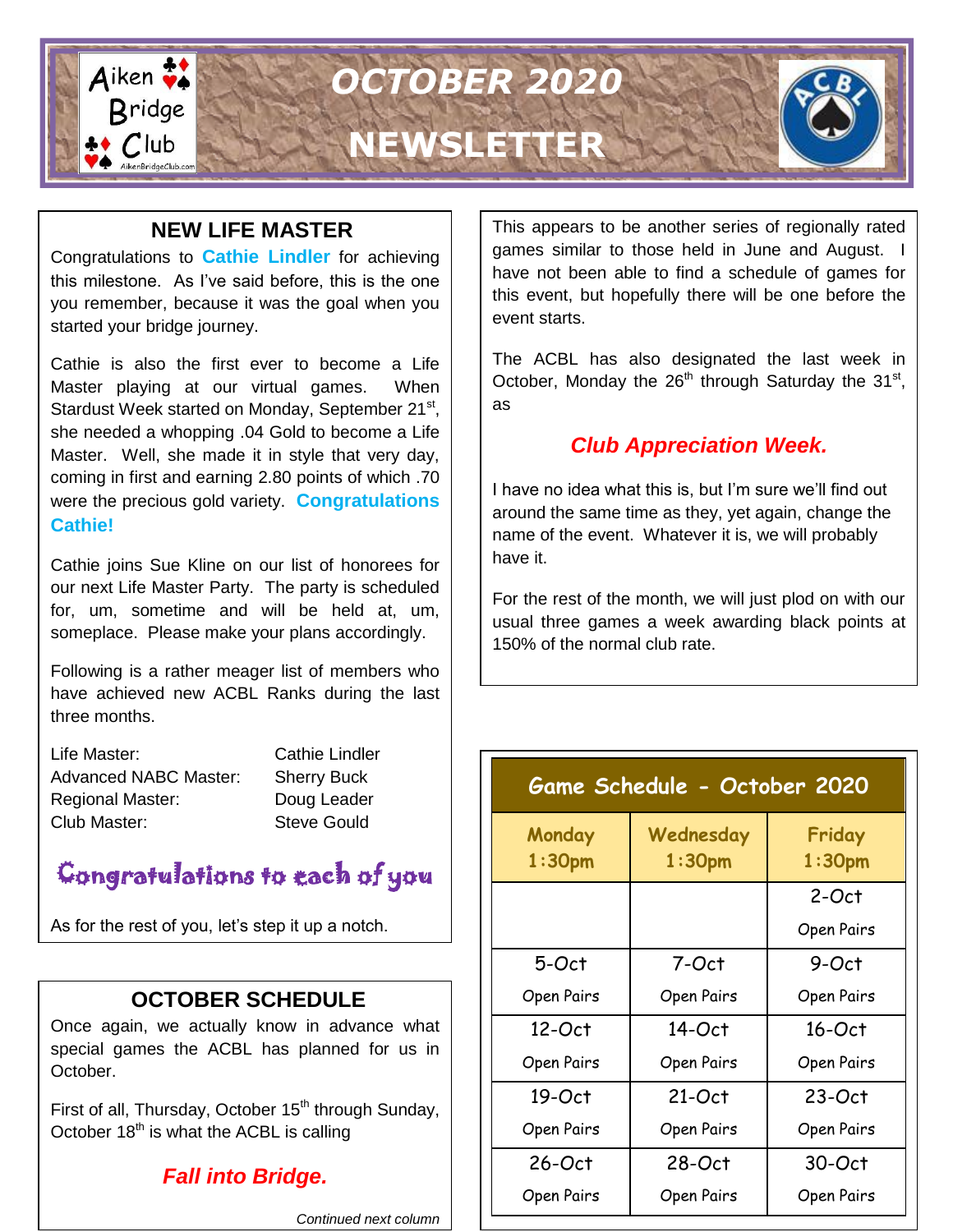## **VIRTUAL CLUB REPORT**

We have now been playing our virtual club games on BBO for half a year. Who knew! We have settled into a very nice rut of averaging 13 tables per game. Also, for the second month in a row out guest percentage was 8%, well below the allowable limit of 15%. I am really pleased with our results. When face to face bridge was cancelled I had no idea what was in store for our little club. I was afraid I might be the Manager who presided over the demise of the nicest bridge club on the planet. Not a happy thought. However, our members have, for the most part, adapted extremely well to the new environment and, due to their continued support, we are doing more than just fine.

OK, let's talk about some BBO related stuff.

*Robots* – last month we started using robots as substitute pairs to fill out half table movements. They are performing as expected. Unlike the random pairs we were using as substitutes, not once have they gotten mad and left the game, nor have they ever been disconnected, been timed out of a hand for slow play, or bitched at the Director. Also, as predicted, they have played quite well. During the month of September, we had substitute robot pairs in 10 of our games. Their scores ranged from 41% to 69%, averaging 57%. We will continue using robot pairs to fill out half table movements unless you object. Remember, the robots score is ignored in determining masterpoint awards.

Now that Stardust Week has ended, you can once again sign up to play in our regular games with a robot for \$ .25. While I am not particularly fond of person/robot partnerships in our games, I do think they serve a useful purpose. If your partner cancels on you at the last moment but you really want to play, the robot is a good solution. Likewise, if you hadn't planned to play and change your mind, the robot is an alternative

So, while we will allow person/robot partnerships in our games, we are kind of discouraging it except for the special circumstances mentioned above.

**Self Alerting** – we seem to be getting better and better at this. This will, hopefully, be the last time we go through this in the Newsletter. On BBO, you should **self alert** any bid or announcement you would make playing F2F (face to face). To do this, press the "Alert" box in your bidding box, enter the description and then make the bid. The alert will be seen only by your opponents, your partner, as usual, remains in the dark. Do not alert by chatting to the table (which kind of defeats the purpose of the self alert – that the opponents know what your bid means even if your partner doesn't) or to your opponents.

If you need help with this, see our August Newsletter or Page 18 of the August *Bridge Bulletin* or take a look at this video.

#### [How to Alert on BBO](https://zoom.us/rec/play/tJAlcuGqpjk3TNeQ4wSDVKQrW9W-LPqshnRI_KcOzka3V3ICZlOkYOQaYOMGGbkQLn-lKFQnmd8wxQdI?autoplay=true&startTime=1585578896000)

**House Rules** -- for those of you playing Montreal Relay, Kennedy Club, etc., you must alert that 1 club could be short, that a one diamond response denies a five card major (and if it shows a 4 card major or not), and that a one heart or one spade response shows a five card suit.

It is no longer necessary to self alert a no trump range that falls within 15 to 18 high card points. There is also no need to alert Stayman or major suit transfers over no trump bids.

*Continued on next page*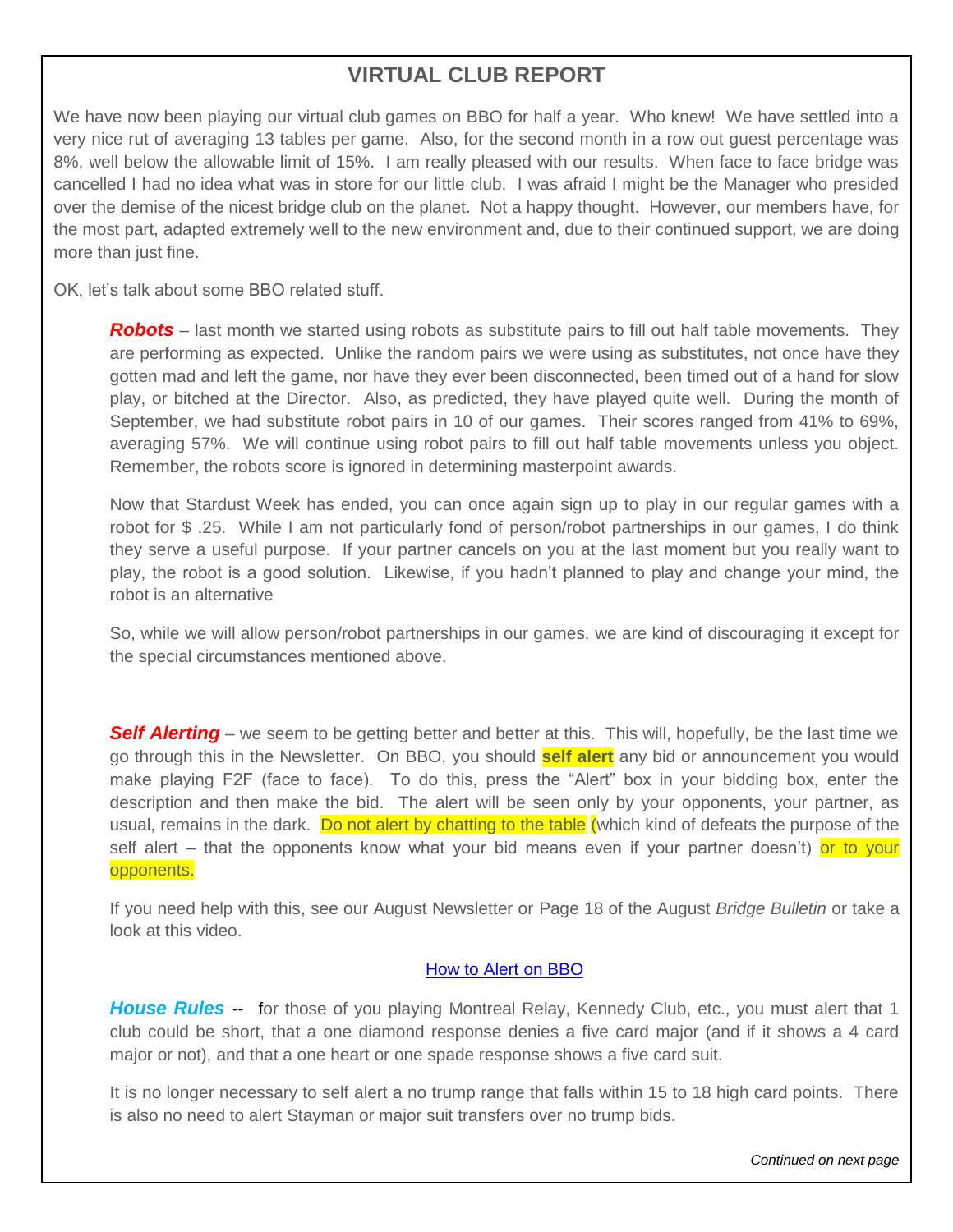**Signed Up but Booted** – we still have this happen once in a while. If you have signed up for our game and are not online or in the competitive area of BBO at game time, BBO automatically cancels your registration. I have discovered, since it happens to me, that you can be offline from BBO and not know it. If you are disconnected, your screen will in many cases still look like it did when you were connected. In other words, you can be sitting there waiting for the game to start looking at the BBO home page but really be offline. So, I recommend that a few minutes before game time, you try to do something like click on your friends list or look at your mail. If it doesn't work, you are offline.

In addition, sometime in October, the Directors will start using a BBO feature that will not allow the game to start until all those registered are available online. So, if you notice it is past game time and the game hasn't started, this is what's going on. The Directors will only wait a minute or three for the missing to show up. If they don't show up, the Director cancels their registration and the game begins.

Hopefully, these two things will reduce the number of those who sign up and get booted. We really hate it when this happens, as do the booted players, so if you have to wait a few minutes for some games to start, please be patient.

*Claiming* – yes, yes, yes, we do want you to claim on BBO whenever it's clear to do so. Every once in awhile, however, an erroneous claim gets inadvertently accepted. If you claim in the middle of a trick, the software may not properly indicate the number of tricks you are claiming. Yes, the opponents should carefully check your claim. But they don't. If this happens at your table, get agreement from your opponents as to what the real result was, call the Director and ask her to adjust the score. If you think you are entitled to tricks you can't get because the opponents accepted your bad claim, well, well…………..

To help eliminate some of the busy work caused by misclaims, don't claim until the trick has been quitted, since the computer always gets it right in that circumstance.

*Convention Cards* – now that we all are pretty well grounded in the fundamentals of playing bridge online, it's time to move on to the niceties. Well, this one is much more than a nicety. As you know, in F2F bridge each pair is required to have a filled out convention card available for their opponents. Turns out that the same thing is true for online bridge.

One of the features on BBO is the ability to fill out ACBL Conventions Cards which will automatically be available to your opponents. You can (and should) have a completed Convention Card for each partner you play with. There are a few stock cards like SAYC and BBO 2/1 that you can modify with your and partner's preferences. So, how do I do this? Glad you asked. Here are some resources to help you.

◆ Page 20 in the September *Bridge Bulletin* has a graphic presentation showing how to complete a Convention Card on BBO. It is reproduced at the end of this article for your convenience, but is quite fuzzy.

**[Convention Card Video](https://www.bing.com/videos/search?q=convention+cards+on+bbo&docid=608036475972619327&mid=D756C1E06BAA9C1C7CD1D756C1E06BAA9C1C7CD1&view=detail&FORM=VIRE)** 

**► [How to Make a BBO Convention Card](https://zoom.us/rec/play/6MAsI-v7qW83ToXGtwSDAfVxW9S8Kais1CUbqfBZnUrkBSRSN1H0Z7NEYeGVQZmmtrAjiJ24QSOTvrx8?autoplay=true&startTime=1585566516000)**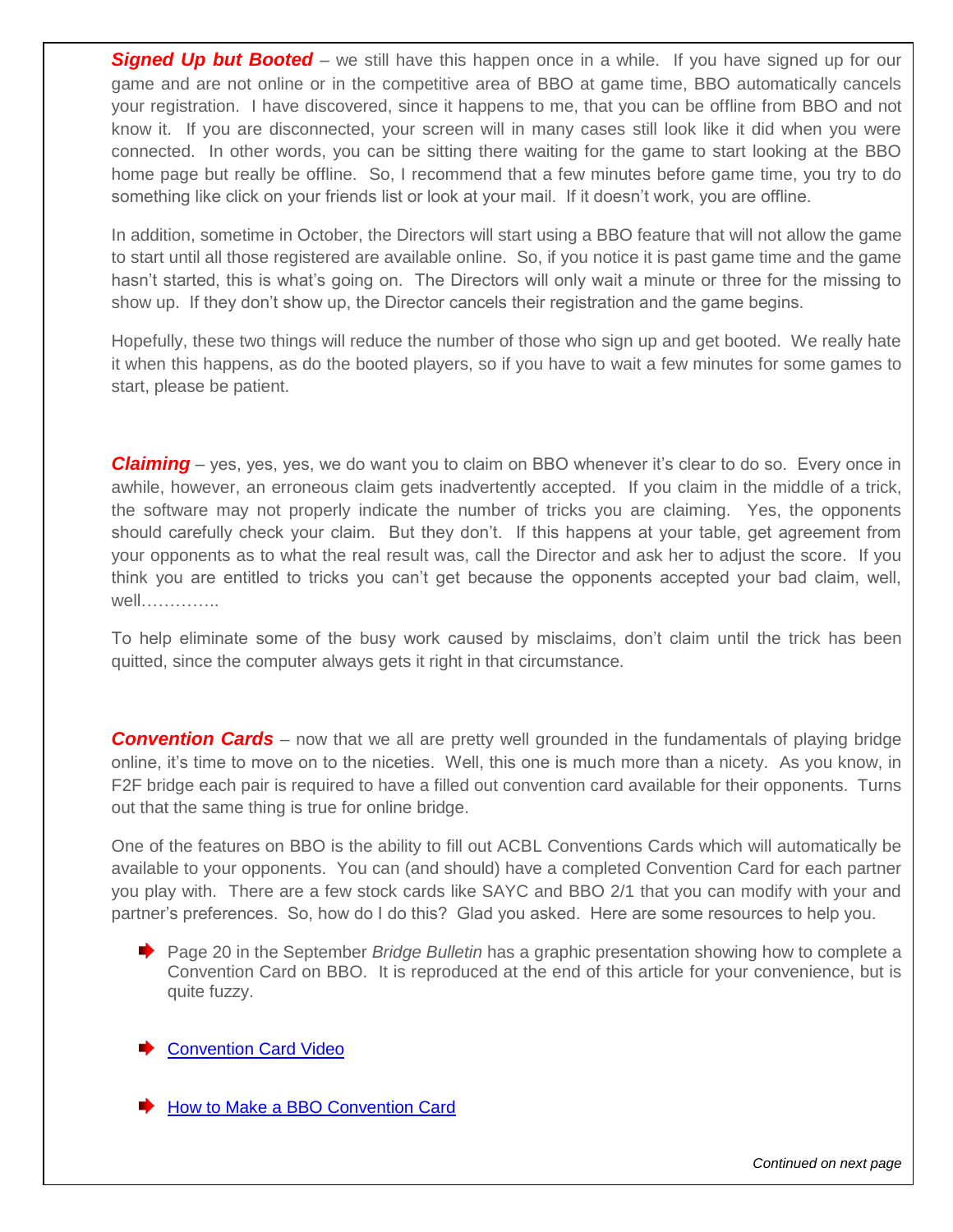In addition, a team of ACBL Tournament Directors will be hosting regular drop-in sessions on completing and posting a convention card on BBO over the next few weeks. Below is the schedule – note that all times are Eastern;

Tues. Sept.  $29<sup>th</sup>$ , Oct.  $6<sup>th</sup>$ , 13<sup>th</sup> Wed. Sept.  $30<sup>th</sup>$ , Oct.  $7<sup>th</sup>$ , 14<sup>th</sup> Fri. Oct.  $2^{nd}$ ,  $9^{th}$ Sat. Oct.  $3<sup>rd</sup>$ , 10<sup>th</sup>

 6 - 8pm Jenni Carmichael [Click to join](https://acbl.us17.list-manage.com/track/click?u=0a09fd687ebd2b74a40bba3c4&id=f0129ea1fa&e=7c3103c482) 11pm - 1 am Lynn Yokel **[Click to join](https://acbl.us17.list-manage.com/track/click?u=0a09fd687ebd2b74a40bba3c4&id=d5b2679dde&e=7c3103c482)** 10am - Noon Nancy Strachan [Click to join](https://acbl.us17.list-manage.com/track/click?u=0a09fd687ebd2b74a40bba3c4&id=7797cf7cd4&e=7c3103c482) 8 - 10 pm Jeff Jacob **[Click to join](https://acbl.us17.list-manage.com/track/click?u=0a09fd687ebd2b74a40bba3c4&id=68c87c9b7b&e=7c3103c482)**

Note that while the focus of these workshops will be convention cards, if time permits our TD's will be happy to help with any aspect of playing online.

If you wish to play more often, there are ABCL sponsored Support Your Club games every day at 10:00 am, 5:10 pm and 7:30 pm. These games are open to all players and cost \$6.00. The lion's share of the entry fee goes back to support your home club or clubs. That would be us.

# BBO Help Desk How to complete a convention card

Convention cards disclose your partnership's agreements to the opponents in accordance with the rules of bridge. The ACBL requires that you and your partner make a completed convention card available. Your full names - first and last - should appear at the top. When you sit down to play or register for a tournament with a partner, BBO will see if your partnership has a convention card on file by looking at your list of Personal Cards for your partner's username. If it is there, you will be notified and the appropriate card is loaded when play starts. If your opponents follow this procedure, you'll be able to view their cards as well.



After logging in, click on the Account tab along the right edge. Your profile

will open as shown at right.





To fill out a new card, click on New ACBL Convention Card. If you don't want to start from a blank card, you can also



A blank convention card will appear. Widen the window by dragging the divider to the left. Click each blank line on the convention card to place your cursor, then enter the appropriate information

Click on Convention cards. The Convention cards section will open.



Continue filling in the card until it is complete. When the card is complete, click the "Save changes" button at top left.

select one of the Stock Cards.



To view or edit a card after it is filled out, select it from the list of Personal Cards at the bottom of the Convention cards section.



A prompt will ask you what you want to do with the card. Select view or edit as appropriate. In order for the card to be visible to your opponents, you must designate a partner. Enter your partner's BBO name as shown and click "Use



When you want to view an opponent's convention card during a game, start by clicking on the three bars.



If the opponents have loaded their convention card, it will appear as a choice in this menu. Solect NS Convention Card or EW Convention Card. The card will pop up in another window.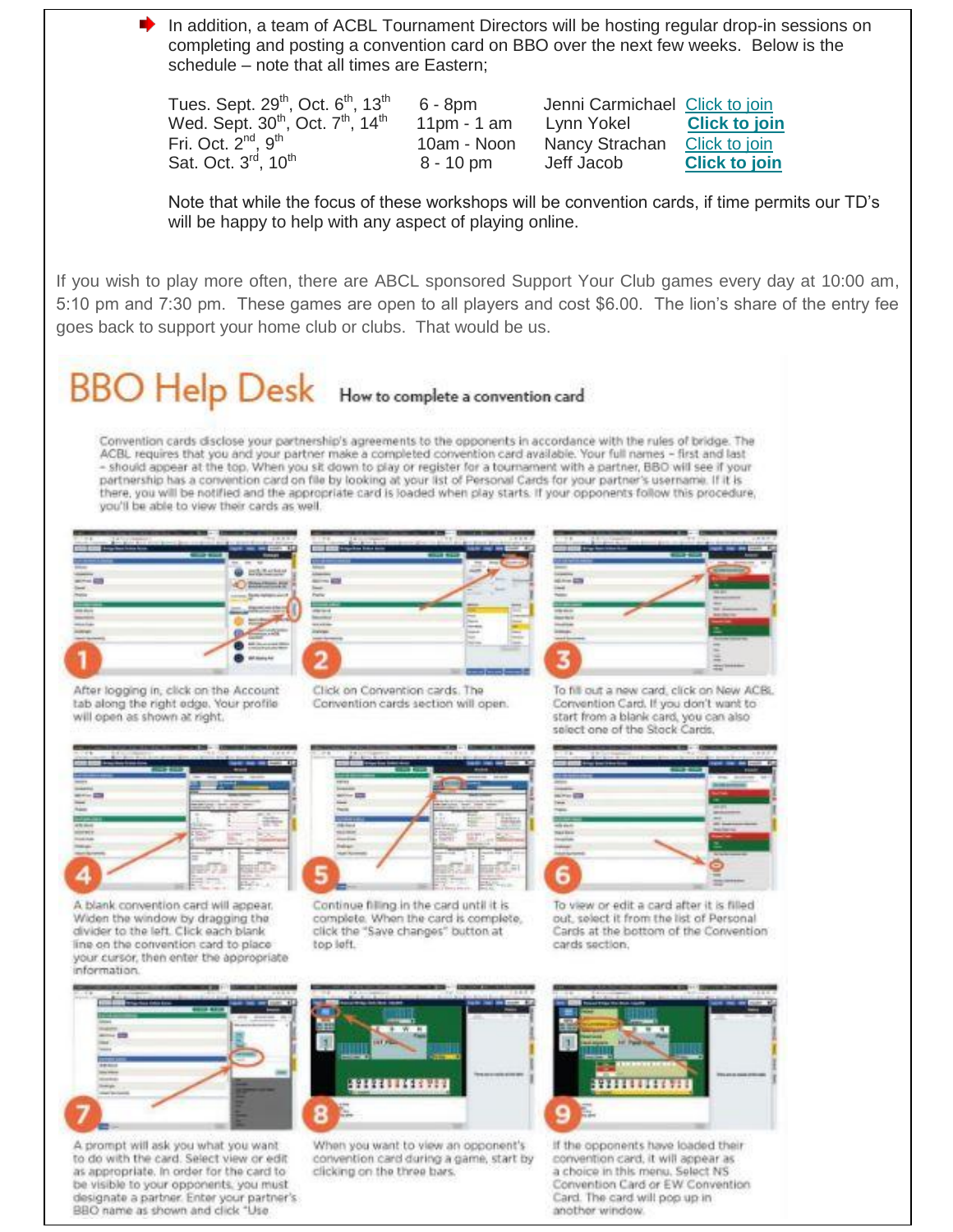

This is the fifth article in our new series about commonly used, misused and abused conventions. You remember the scenario. Right? No. OK, here it is again. You have a bridge date with a new partner or one you haven't played with for a long time. You are meeting with her to fill out your convention card. You get to the part about one no trump openings, you both simultaneously say 15 to 17, and then, without really asking, you both just kind of check the Stayman box.

Ron, really! You cannot be serious! Are you really writing an article about a simple convention that everyone on the planet knows how to play? Well, yeah, I am.

Bt the way, this convention is named after Sam Stayman, who, I think, is the only bridge player to have two conventions named after him, neither of which he invented. Stayman was invented by Sam's partner at the time, George Rapee in 1944, but Sam wrote an article in *The Bridge World* the next year introducing the concept and people started calling it Stayman. The other convention named after Sam is Namyats (staymaN backwards) which was invented by Vic Mitchell, Sam's partner at that time. All three of these guys were superb players, dominant forces in their era, and original members of the ACBL Hall of Fame.

Sorry, off track yet again. So, where were we? You were wondering why I was writing an article about something everyone already knows. Well, I agree, everybody knows how they play Stayman, but do they know how their partner plays Stayman? That's the question. Remember, it's not terribly important what you play, but it is super important that you and partner are playing the same thing.

While there are numerous versions of Stayman on the market, we will limit our discussion to six of the more common flavors used by strong no trumpers.

> Traditional Promissory Stayman Traditional Promissory (one exception) Stayman Traditional Non Promissory Stayman Garbage Stayman Crawling Stayman Puppet Stayman

Let's start our discussion by defining Traditional Stayman. This definition applies to each of the three flavors at the top of the list. Starting with the clearly known to all, Stayman is a bid of 2**♣** in response to a no trump opening bid, asking the opener if they have a four or five card major. Most importantly, it is an invitational bid showing 8+ high card points (HCP). Why? Well, like most questions in bridge, the answer comes from doing the math. If you and partner do not have a major suit fit, and you have only 8 points, you will often end up in 2NT. Even if partner also has a minimum (15 points), all is well since 23 HCP will usually produce eight tricks.

There are only three responses to the Stayman 2**♣** bid. They are listed in the following chart. Please note, bids like 2NT, three of a major or any other such aberration are not in the Traditional Stayman program. After you open 1NT and your partner has bid 2**♣,** she has anointed herself boss of the hand and you best answer her questions. You need not worry that you have a maximum hand and she will pass your response. Why? Because 2**♣** is invitational to game and the 2**♣** bidder always (well, as much always as there is in bridge) bids again to give partner the opportunity to bid game.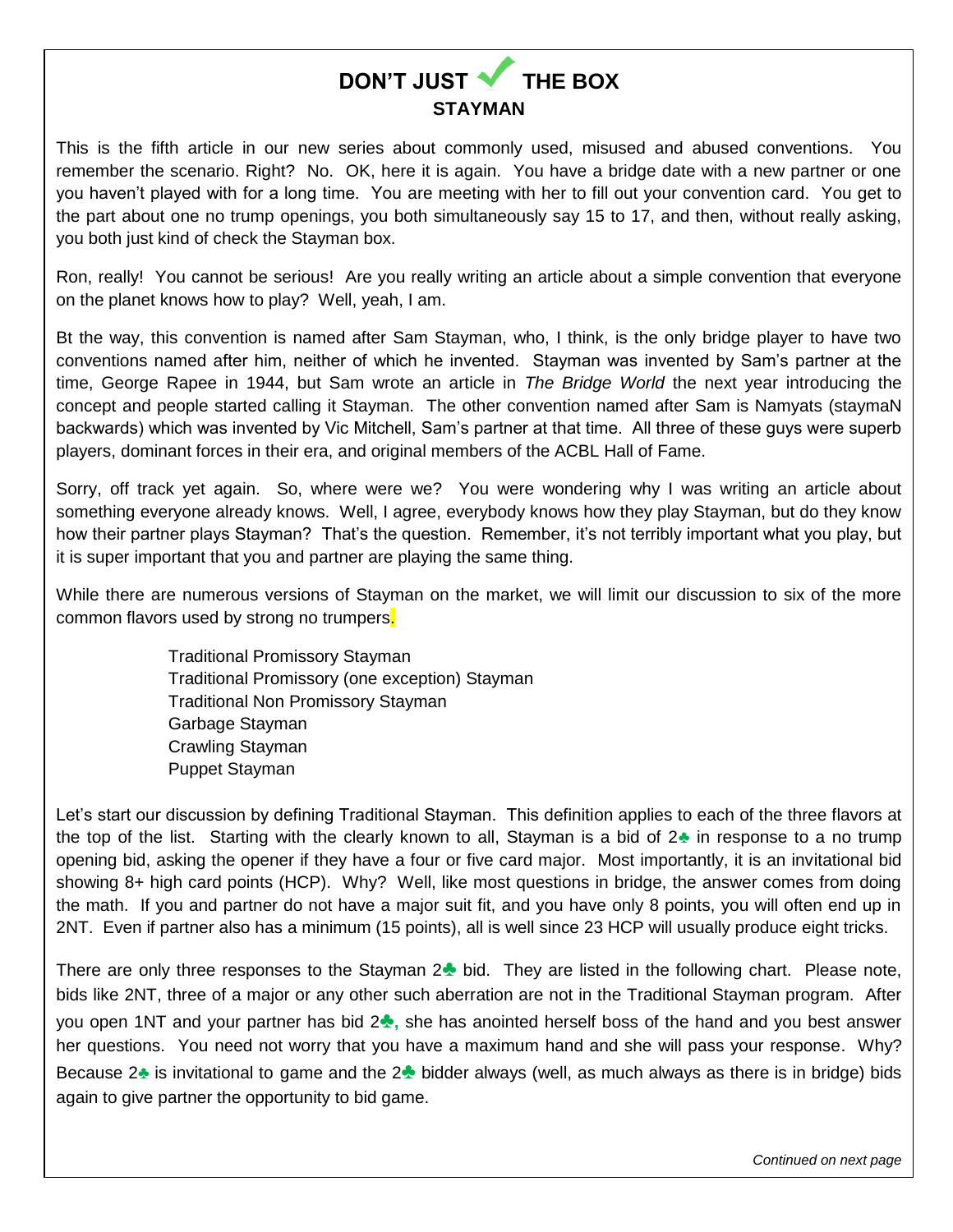| <b>Opener's</b><br><b>Rebid</b> | <b>Meaning</b>               |  |
|---------------------------------|------------------------------|--|
| $2\blacklozenge$                | Denies a 4-card major.       |  |
| $2^{\bullet}$                   | 4 hearts, may have 4 spades. |  |
| $2 \triangle$                   | 4 spades, denies 4 hearts.   |  |

The Stayman bidder is basically obligated to bid again after partner's response. Following is another chart listing all the possible rebids by the Stayman bidder. These responses assume you are playing

#### **Traditional Promissory Stayman**

#### **Responder's rebids after 2**

| <b>Responder's Meaning</b><br><b>Rebid</b> |                                                                      |
|--------------------------------------------|----------------------------------------------------------------------|
| 2                                          | 4 spades and 5 hearts, invitational. Non-forcing.                    |
| $2 \triangle$                              | 5 spades and 4 hearts, invitational. Non-forcing.                    |
| 2NT                                        | Invitational.                                                        |
| 3垂                                         | Game forcing with at least 5 clubs.                                  |
|                                            | Guarantees a 4-card major.                                           |
| $3\blacklozenge$                           | Game forcing with at least 5 diamonds.<br>Guarantees a 4-card major. |
| 3♥                                         | 4 spades and 5 hearts, game-forcing.                                 |
| $3 \spadesuit$                             | 5 spades and 4 hearts, game-forcing.                                 |
| 3NT                                        | Signoff.                                                             |
| $4$ $\blacktriangledown$                   | 4 spades and 6 hearts, signoff.                                      |
| $4 \spadesuit$                             | 6 spades and 4 hearts, signoff.                                      |
| 4NT                                        | Quantitative, invites 6NT.                                           |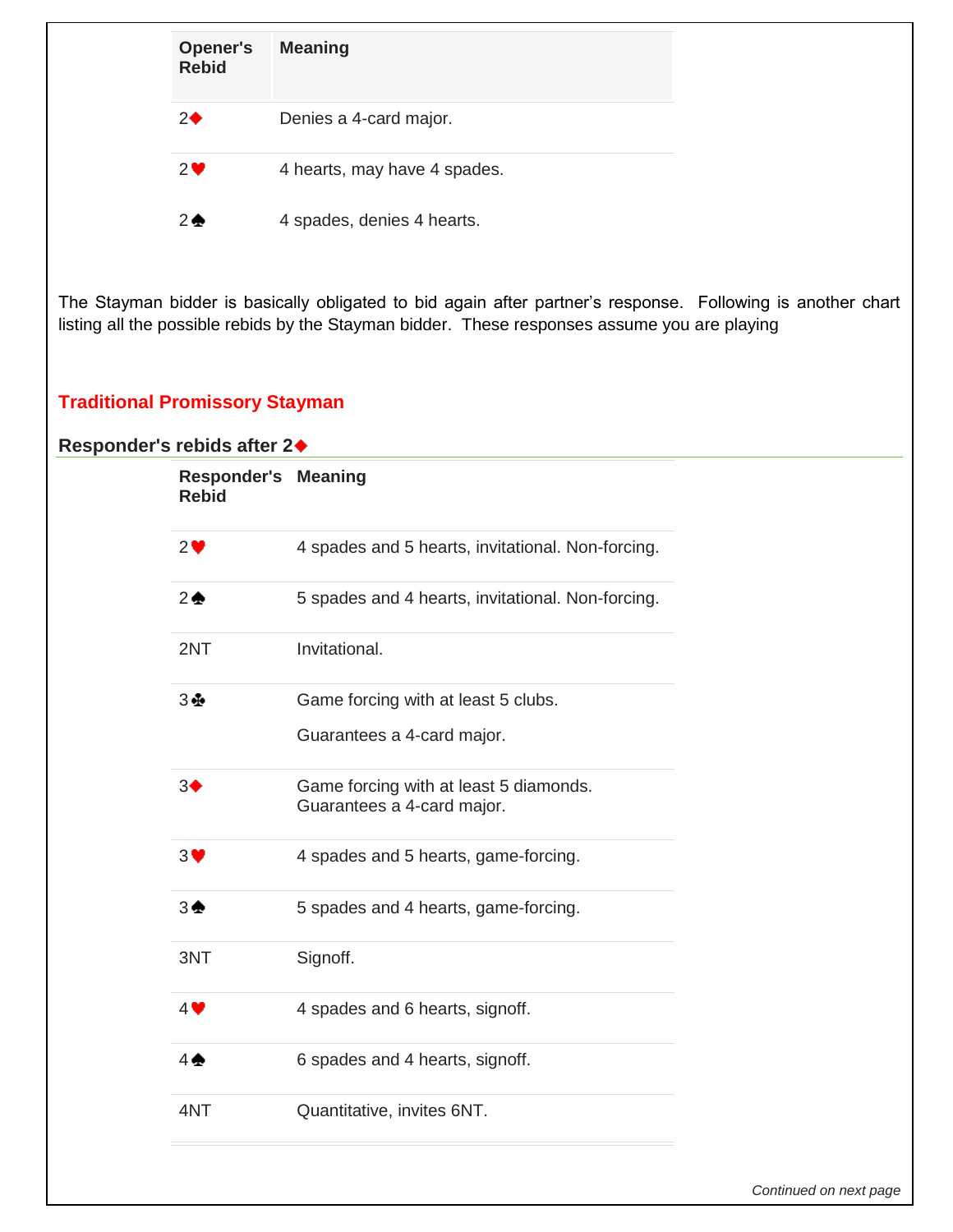| Responder's rebids after 2 ♥ |                                            |                                                                                                               |  |
|------------------------------|--------------------------------------------|---------------------------------------------------------------------------------------------------------------|--|
|                              | <b>Responder's Meaning</b><br><b>Rebid</b> |                                                                                                               |  |
|                              | $2 \triangle$                              | 5 spades and 4 hearts, invitational. Non-forcing.                                                             |  |
|                              | 2NT                                        | 4 spades, less than 4 hearts, invitational.<br>Opener can pass, sign off in 3 ♦ with 4 spades,<br>or bid 3NT. |  |
|                              | 3 ⊕                                        | Game-forcing with at least 5 clubs.                                                                           |  |
|                              |                                            | Guarantees a 4-card major.                                                                                    |  |
|                              | 3 <sup>4</sup>                             | Game-forcing with at least 5 diamonds.                                                                        |  |
|                              |                                            | Guarantee a 4-card major.                                                                                     |  |
|                              | 3♥                                         | 4 hearts, invitational.                                                                                       |  |
|                              | $3\spadesuit$                              | Game-forcing with at least 5 spades and 4<br>hearts.                                                          |  |
|                              | 3NT                                        | 4 spades and less than 4 hearts. Opener can<br>pass or bid $4 \triangleq$ with 4 spades.                      |  |
|                              | $4$ $\blacktriangledown$                   | Signoff.                                                                                                      |  |
|                              | 4NT                                        | Quantitative, invites 6NT.                                                                                    |  |
|                              | Responder's rebids after 2 <del>▲</del>    |                                                                                                               |  |
|                              | <b>Responder's Meaning</b><br><b>Rebid</b> |                                                                                                               |  |
|                              | 2NT                                        | Invitational.                                                                                                 |  |
|                              | 3 ⊕                                        | Game-forcing with at least 5 clubs.                                                                           |  |
|                              |                                            | Guarantees a 4-card major.                                                                                    |  |
|                              | 3 <sup>4</sup>                             | Game-forcing with at least 5 diamonds.<br>Guarantees a 4-card major.                                          |  |
|                              | 3 <sup>4</sup>                             | 4 spades and 5 hearts, game-forcing.                                                                          |  |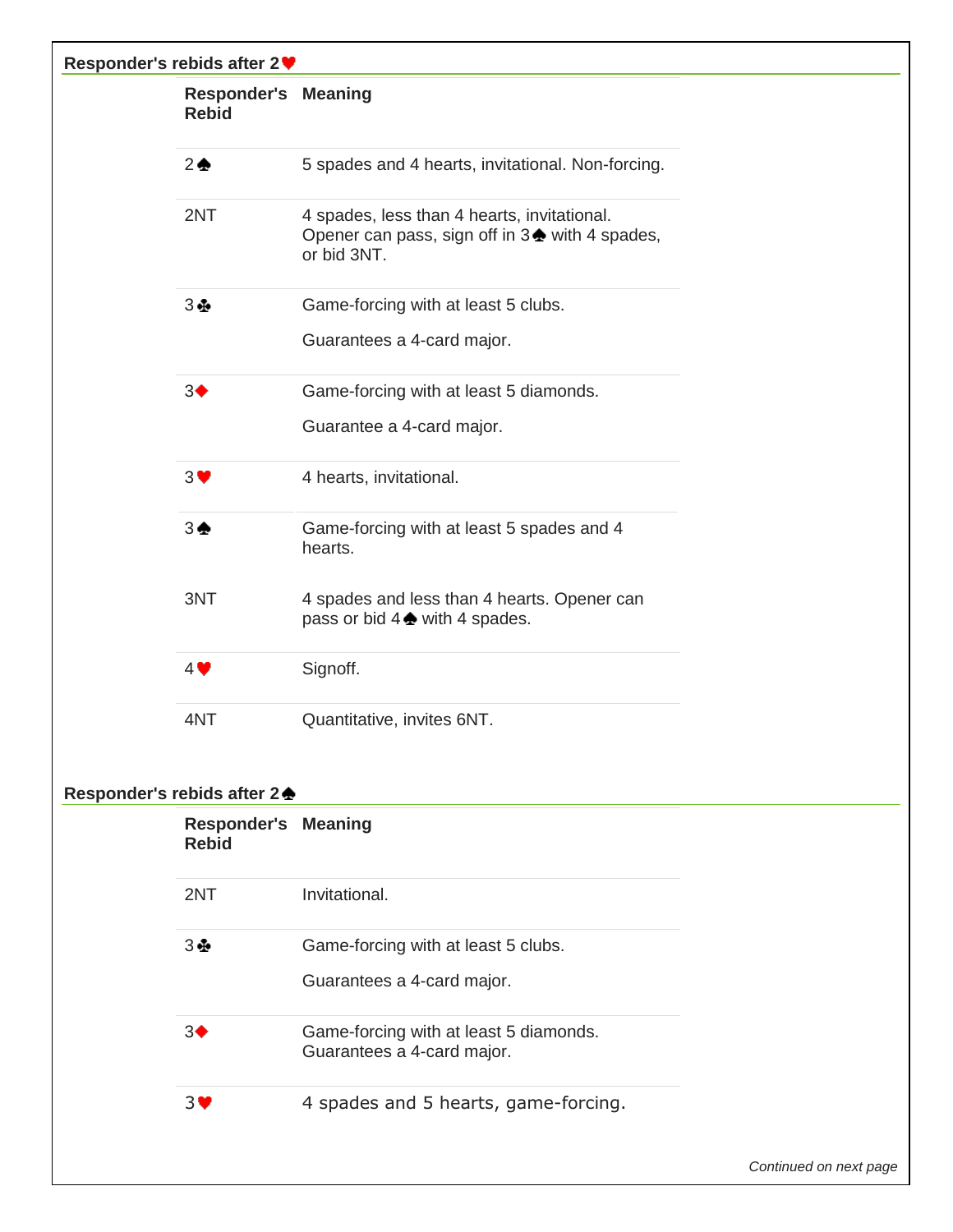| 3♠  | 4 spades, invitational.    |
|-----|----------------------------|
| 3NT | Signoff with 4 hearts.     |
| 4 A | Signoff.                   |
| 4NT | Quantitative, invites 6NT. |

#### **Traditional Promissory (one exception) Stayman**

The responses are exactly the same as Traditional Promissory, except that Stayman followed by a 2NT rebid does not guarantee a four card major. This wrinkle only applies if you play four suit transfers and thus 1NT – 2NT shows diamonds.

#### **Traditional Non Promissory Stayman**

Same chart, but substitute "Does not guarantee" for "Guarantees." Why is this a good method?

I have no idea. It seems quite strange to make an inquiry about a four card major if you don't care if partner has one, but, what do I know.

#### **Garbage Stayman**

This should probably be called Shock Stayman, because after you bid 2**♣** and pass whatever partner bids, she will be shocked. This is not really an agreement, it's just a unilateral action that you take because you have an awful hand and think the deal will play better in a suit contract. A typical hand for this kind of action would be:

Qxxx Jxxx Jxxx **♣** x

The bridge logic for thinking 2 of a suit will fare better than no trump is that at least you may score a couple of ruffs in a suit contract and your hand may be basically useless in no trump.

#### **Crawling Stayman**

This method is very similar to Traditional Promissory Stayman with one glaring exception. The point count requirement to bid Stayman is zero. Your hand will contain two four card majors and seven or less HCP. If partner responds in two of a major, you will happily pass. If partner responds  $2\bullet$ , you rebid  $2\bullet$  asking the no trump opener to pass with three hearts or bid  $3\triangleq$  with three spades. What if the no trump opener has neither three hearts nor three spades? Well, they probably shouldn't have opened one no trump.

Note that when playing Crawling Stayman, 1NT -- 2<del>↓</del> -- 2◆ -- 2♥ no longer shows 5 hearts and 4 spades and is not invitational.

*Continued on next page*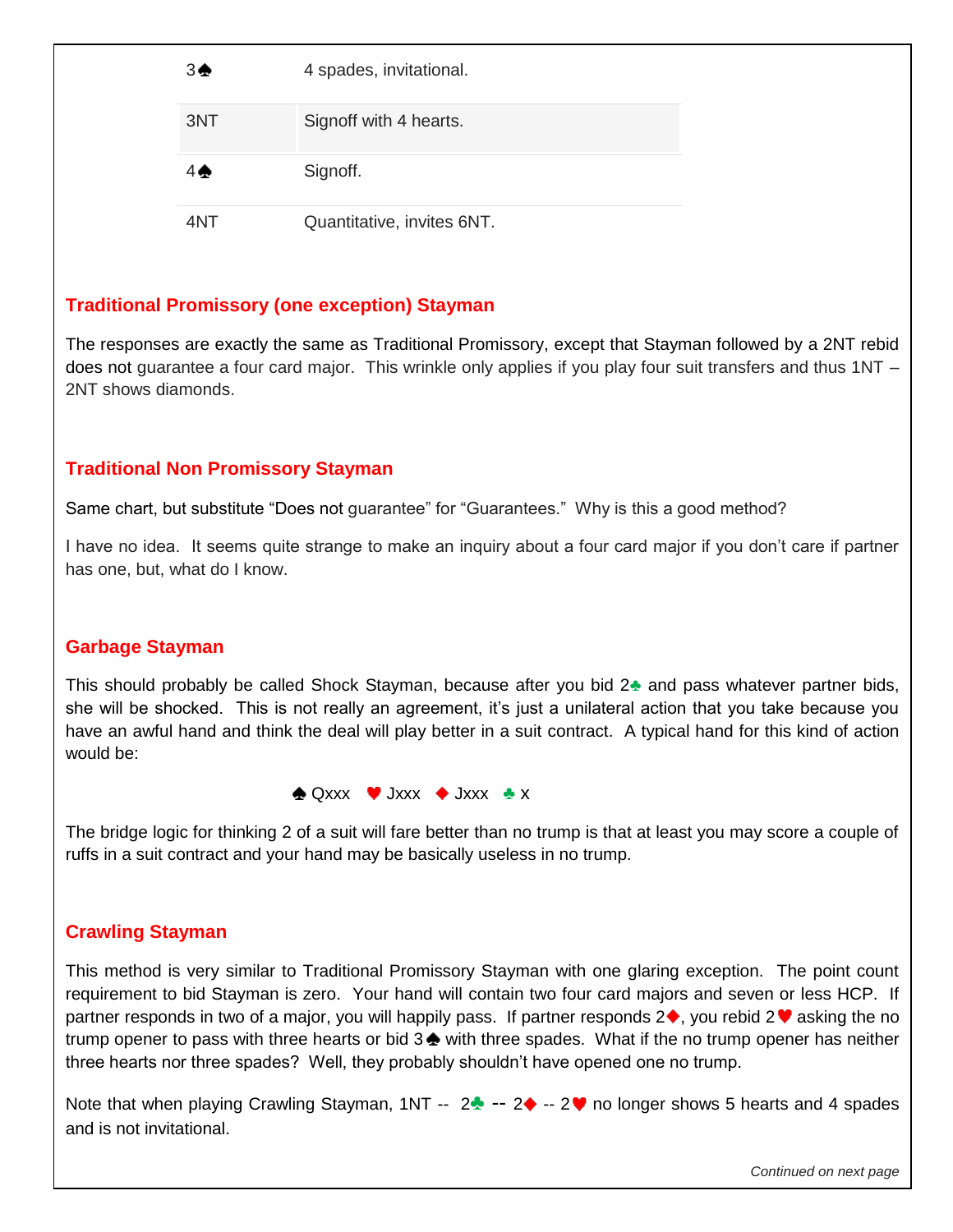Crawling Stayman is generally used with very weak hands where you think the deal will play better in a suit contract. If you have a balanced 5 to 7 point hand, probably best to just pass 1NT.

#### **Puppet Stayman**

Puppet Stayman is a method that allows you to uncover a 5-3 major suit fit after partner has opened one no trump with a five card major. Since opening one no trump with a five major is considered a felony by most of our players, probably enough said.

#### **Other Stuff**

**Smolen Convention** – as shown in the above charts,  $1NT - 2$  -  $2 \cdot 3 \cdot 7$  shows five cards in the bid major and four in the other major. The Smolen convention reverses these meanings with 3 of the major showing four of the bid major and five of the other. So, in the sequence shown above, the 3  $\blacktriangledown$  bid would show 4 hearts and 5 spades. This allows the stronger hand to declare if they have three cards in partner's five card suit.

**Showing a five card major** – if you are one of those criminals who open one no trump holding a five card major, you can sometimes show it. If you open 1NT and partner bids Stayman, respond in your major. If partner then bids 2NT, and you are accepting the game invitation, simply bid 3 of your major (forcing) and partner will raise to 4 of the major with 3 card support or bid 3NT.

Cardinal rule of bridge articles is that they should always include a deal. So, here we go. This hand actually occurred at the Croft House (remember that place?) a few years ago. In first chair, you pick up this nice but someone prosaic collection.



After over stressing yourself with downgrades for 4-3-3-3 and no intermediates and upgrades for working Jacks and lots of controls, you open 1NT, just like you knew you would without the mental gymnastics.

Partner bids 2<sup>₺</sup>, you bid 2 <sup>♦</sup>, and she bids3♦.

So, it appears partner has 4 spades (we play Promissory Stayman) and 5 or more diamonds and we are forced to game. Having the other suits under control, you bid the obvious 3NT and get ready to be declarer.

But wait, partner now bids  $4\Psi$ . What's up with that? Why didn't she just bid  $4\Psi$  over  $2\Psi$ ? Is she trying to play a 4-3 fit? Is she torturing me? No, it must be a mild slam try with four hearts and a nice diamond suit as a potential source of tricks. Well, I have a dead minimum, so I should pass.

Think again, your KJ of diamonds should solidify the diamond suit, and we have a heart fit. So we trot out Key Card Blackwood and partner admits to 2 Aces and the trump queen.

*Continued on next page*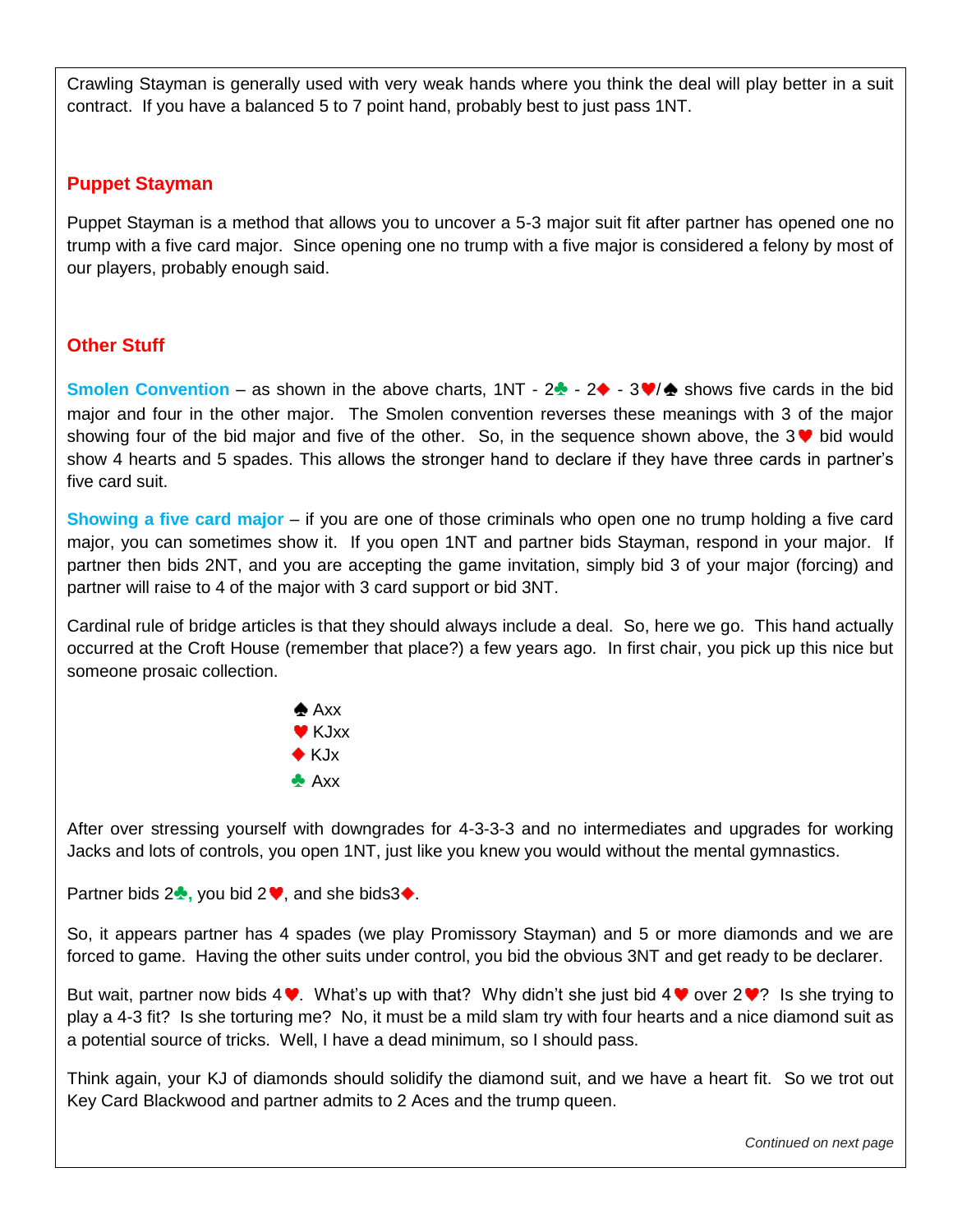Time to count. We have four trump tricks in one hand, 5 diamond tricks, two other Aces and a ruff in either hand, so we just bid  $6\blacktriangledown$ . Yes, the chances of making seven are good if partner has a singleton, but how do I find that out? You don't. So, what was partner's hand?



So there you have it, another lay down slam with 28 HCP. I'm sure all of you would have bid this ice cold slam, but I guess you were not playing that day because the slam was only bid once.

So, the moral of the story – don't just check the box, discuss the continuations.



## **NOTICE OF BOARD MEETING**

The next meeting of your Board of Directors will be Monday, October 19<sup>th</sup> at 12:00 Noon. The meeting will be held via Zoom or a similar technology.

While the agenda is not yet complete, some of the items are:

- Financial Status as of September 30, 2020
- $\triangleright$  What to do about the upcoming election and Annual Meeting
- $\triangleright$  Holiday Party
- $\triangleright$  What's next for the Aiken Bridge Club

Remember, our Board Meetings are open to all members, so please join us if you are interested. If you have any items you would like to have included on the Board Meeting Agenda, just inform any Board Member.

If you would like to attend, please send an email to Steve at [steve.banwarth@pobox.com.](mailto:steve.banwarth@pobox.com) He will then email you a link (probably the day before the meeting) and instructions on how to join the meeting.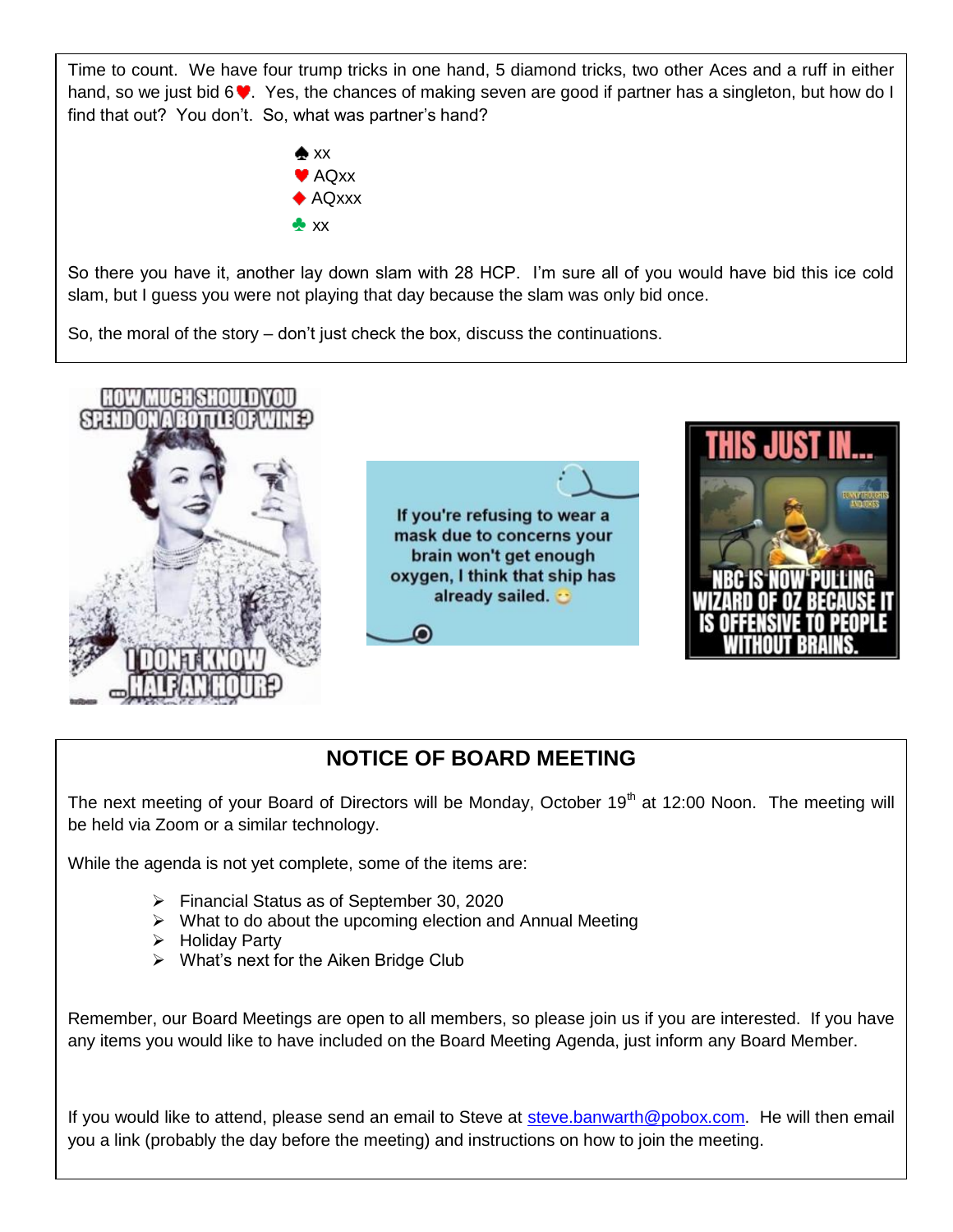#### **THINKING AND REASONING BY JAY JACOBS**

The best players don't necessarily do brilliant things on a regular basis, or even at all. They simply make the fewest mistakes. This article highlights some recent errors on BBO. This discussion is based on matchpoint (=duplicate) scoring, but generally also applies to IMPS (= teams). Of course, there are no situations without exceptions, but we're talking here about rational thinking and not playing for long odds.

As declarer, when the opponents lead a suit in which you have the jack in one hand and the queen in the other, play low. If they cash the ace and king, one of your honors holds up for the third round. If you play an honor on the initial lead, or are forced to lead the suit yourself, you are odds on to lose at least three tricks in that suit. This holds true whether your suits are 2 cards and 3 cards, 3 cards and 3 cards, 2 cards and 4 cards, etc. If you play an honor on the initial lead, it's pretty certain one opponent will capture it and lead through the other honor. Think about it – people do not generally underlead from AK, so as long as the honors are split, you guarantee a stopper by playing low. It is different if the QJx is in one hand. Now, you must split your honors. As long the as the A and K are in different hands, you assure a stopper by playing an honor on the initial lead. Also, if you have to break the suit, lead toward the QJx. Unless the AK is behind the QJ, you will get a trick and/or have a stopper. But, leading the Q or J, unless you also have the 10 in either hand, will likely cost you your stopper. The opponent over the QJ will duck (unless they have AK) and let it ride to their partner, who will take the trick with the A or K, and then lead through your remaining honor.

Suppose you have both majors of equal length and partner opens one of a minor or doubles the opponent's one of a minor opener. If you are 4-4, bid hearts first (regardless of strength). Then, partner can support with four hearts, or bid spades with four of them. But, if you bid spades first, and partner does not have four of them, partner has nowhere to go with four hearts. If you are 5-5 in the majors, bid spades first, then rebid hearts, maybe even twice if partner does not support your spades or your first heart bid. By bidding hearts first, if partner has a minor suit oriented hand, you may miss a 5-3 spade fit, unless you reverse into two spades on the next round. Even then, partner will think you have 5 hearts, 4 spades, and a strong hand. You may still miss your 5-3 spade fit. Meanwhile, the bidding gets too high because you reversed and partner thinks you have a strong hand, or partner isn't sure of your suits and bids on in their minor. Similarly, you use Stayman over partner's 1 NT opener and partner bids 2H. You have 4 spades but not 4 hearts, do partner a favor and bid 2 spades over the 2H bid. Partner might be 4-4 in the majors and you don't want to miss the 4-4 spade fit. Extending that thought process, if you are the 1NT opener and have both majors, bid hearts first over partner's two clubs, increasing the likelihood of finding a 4-4 fit in a major. Yes, partner can always go to 3H after your 2NT after 2S, but now you are a level higher.

Many people misplay negative doubles. So, let's go through some of the ins and outs. An opponent opens one of a minor and partner doubles. Partner should be guaranteeing no less than 4-3 in the majors with tolerance for the other minor and/or a strong hand where they will later show their suit(s). If, after partner's double, the next opponent bids one of a major, your double pretty much guarantees the other major. If you bid the other major, you guarantee five cards AND, if you have to go to 2hearts to do it, you have enough to go to the two level. If the opponent passes the double, a bid of 1H guarantees 4 hearts but does not deny 5 hearts or 4 spades. A bid of 1S, guarantees 4 spades and denies 4 hearts, unless you later bid hearts, which then strongly implies 5+ spades and 4+ hearts. If the intervening opponent bids a major, you double to show the other major and partner does not support it, partner likely has no more than 3 in your implied major, but may have as many as 4 in the major the opponent bid. In such cases, do NOT bid your implied major yourself unless you have 5 cards in it or you like playing in 4-3, or occasional 4-2, fits. When partner makes a negative double and then bids their own suit, they should have a good hand and, likely, a selfsufficient suit of 5+ (probably 6+) cards. Suppose partner makes a negative double and your distribution is 4-3-3-3, with the 4 card suit being one the opponents have bid, or implied.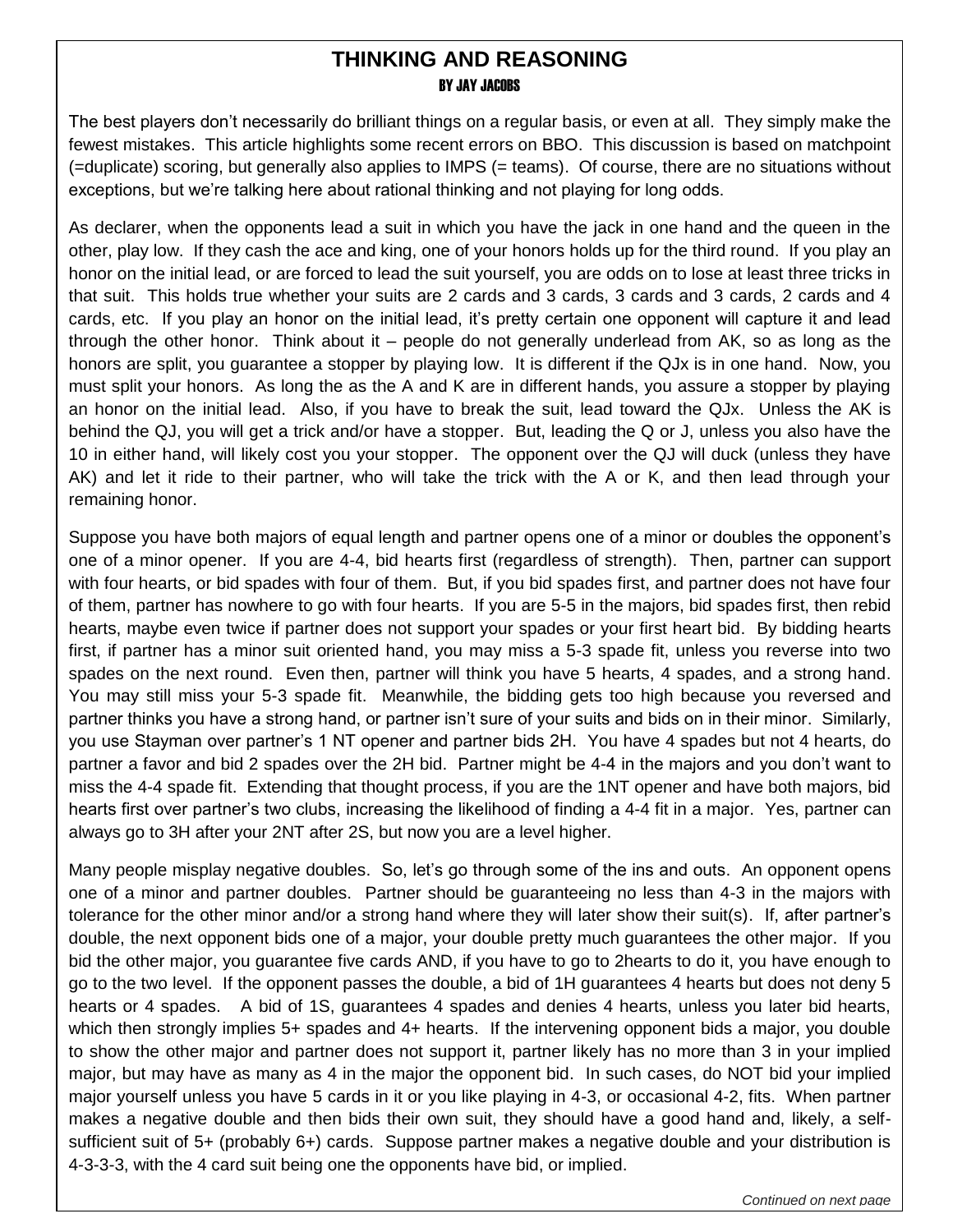With stoppers, consider NT. Otherwise, if you must bid, bid the lowest 3 card suit partner is known/likely to have four of. Otherwise, you increase your chance of playing in a 3-3 fit. If partner makes a negative double, a jump in either major shows a good hand and at least 5 cards if partner could only have 3 by the bidding. Over partner's negative double and the next opponent's pass, with 4-4 in the majors, cue bid their minor to tell partner to choose (since (1) partner may be 4-3, you want to assure a 4-4 fit and (2) it is probably better to have the stronger hand as declarer).

The opponents bid 3NT and partner leads the 3 of a suit. You have KQx and the board has two or three small. You play the Q and it holds. Boldly, you plunk down the K and it holds. No rational declarer with the ace and jack would not capture the K. Thus, Partner must have the ace and/or the jack. Continue the suit. Suppose partner follows to the second round with the 2. Since a good partner would lead  $4<sup>th</sup>$  highest, following with a lower card promises at least a five card suit. (If you partner generally leads a doubleton 3-2 against no-trump contracts, get another partner.) Continue the suit and hope partner has the ace or an outside entry once you have knocked out declarer's ace.

Suppose partner opens one of a major and you have 3 card support. You should generally want to play in that suit rather than NT or another suit, absent a better fit or an obvious NT slam on great power. Doing otherwise is playing against the field. That doesn't mean you should not bid 1S if partner opened 1H and you have 4 spades, since partner may have 5+ hearts and four spades. But, once partner does not support your spades, you belong in hearts. Likewise, if partner opens one spade and you have five hearts, three spades, and either enough points to go to the two level or to make a forcing 1NT bid (if you play 1NT forcing), do so. You may find a 5-4 heart fit, which would play better than a 5-3 spade fit. There are times when you take the same number of tricks in NT as in a suit and you will get a top. But, most of the time, the suit contract plays one trick better, and is certainly a safer contract because it is less likely the opponents can run a suit. Certainly, there are times when you might play against the field: you need some good boards; you are playing against the best players in the room so you are less likely to get a good board, or you possess a sense of adventure coupled with a desire to self-destruct. But, playing against the field is top-and-bottom oriented. Unless you are a good evaluator, in the long run it isn't going to pay off.

If you have a two-way finesse for the queen, don't be in a hurry to take it. If you wait long enough, the opponents may lead, or be forced to lead, the suit, thereby eliminating your guess. Give them an opportunity to make a mistake, and accept gifts graciously. Further, as the hand progresses, you can observe the overall distribution and the opponents' signals. It is unlikely that the one holding 3 to the queen is going to part with cards in that suit or signal they have the queen. (Would you?) Indeed, the opponent tossing that suit probably does not have the queen. Eventually, they may throw enough cards in the suit that the queen will drop.

When you have a double fit, you should generally prefer to play in the more evenly balanced suit (for example, 4-4 vs. 5-3). This has two advantages, you can ruff shortness in either hand AND the long suit provides pitches of outside losers that the short suit does not. You would not generally choose a minor over a major (except perhaps at the slam level). But, a 4-4 fit in spades with a 5-3 fit in hearts should play in spades. We may get pitches on the  $4<sup>th</sup>$  and  $5<sup>th</sup>$  hearts. Playing in hearts provides no pitches on the spades. But, outside shortness in the dummy is a great plus. If you have AKQJx opposite xxx, you have 5 trump tricks. If you ruff in the long trump hand, you still have 5 trump tricks. However, if you can ruff in the short trump hand, you get the ruff and still have 5 more trump tricks. Soooo, when on defense with shortness in dummy, trump leads cut down on dummy's ruffing power.

Generally, trump leads are not good. They subject partner to finesses, lay bare the trump situation, and lose the offensive value of the opening lead. Yet, there are times when trump leads are very effective, indeed automatic.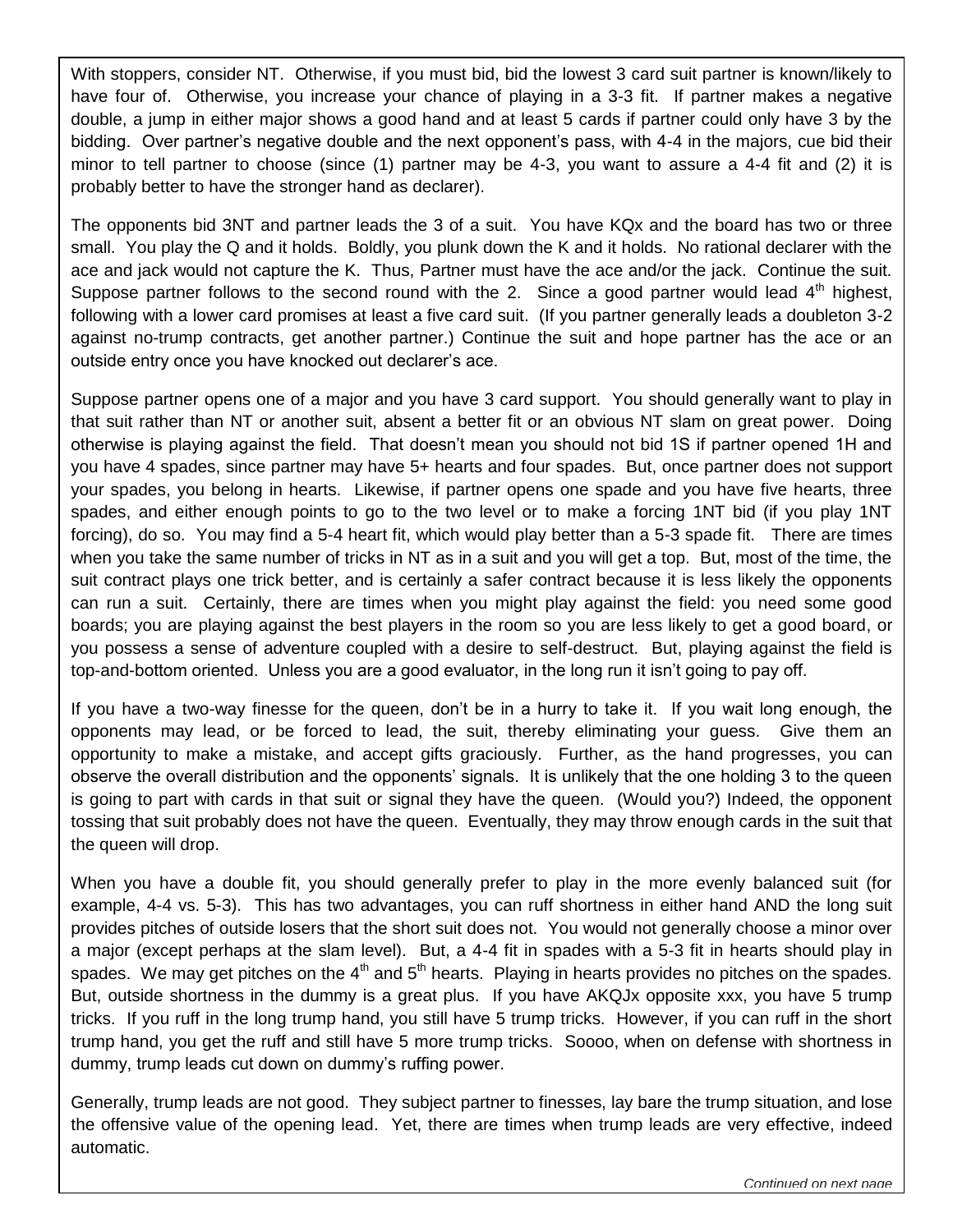When the opponents have bid 3 suits and still avoided NT, it implies highly distributional hands. That may mean a cross-ruff and screams for a trump lead. Leading the unbid suit may lose timing on the hand. Another time a trump lead is effective / necessary is when you have doubleton honors in unbid suits (or suits bid by the opponents), coupled with ace empty in the other suit(s), and your partner has not bid, or your partner is unlikely to have many points. None of these suits is an appealing lead, so a trump may be safest. Of course, declarer may take inference from such a lead. Note that opening leads away from an ace may be costly, but leading low from the ace of trumps may not cost anything, since you retain trump control. Another situation to consider a trump lead is when declarer has bid a suit multiple times, and their partner has finally (reluctantly) passed after bidding something else. Dummy is likely short in trump. A trump lead may assure no ruffs in the short trump hand. Sometimes passive defense is best and trump leads are as passive as it gets.

When partner and one of the opponents are both out of a suit, consider leading the suit. If the opponent's card is high, they lose their pitch because partner will ruff. Thus, they are forced to ruff a good trick. Sometimes, this promotes a trump trick for partner. If you have the high cards and dummy has to follow, lead your high card. Again, this may promote a trump trick for partner. If we have cashed all the defensive non-trump tricks we are going to get, giving the opponents a ruff-and-sluff loses nothing. Sometimes, it promotes a trump trick for us by shortening the trump holding in one of the opponents' hands or forcing them into leading from the wrong hand. Look for these situations – they do happen.

You don't want to sell out to the opponents at too low a level. Nevertheless, exercise greater caution when vulnerable. Taking the push and going -200 (down two) is almost always a bad board. On the other hand, - 100 (down one) can be a good board when the opponents can make three of something. Just be sure you are not pushing them into game or giving them a no lose option (double or play). But, when you are not vulnerable, you can often afford to go down two (-100) and still get a good board. Be a little less adventurous when vulnerable or playing against top players. Learn to get a "feel" for when to go and when not to.

There should be no such thing as a hand that is too strong for a weak two bid and too weak to open. If your system allows that, change your system. If you are on the border, do one of them. If you are not sure, bid one (don't advertise weakness). Consider: A-K-10-x-x-x and an outside king (not a singleton) is an opening bid. If partner does nothing, you can rebid your suit and you are no worse off than if you had opened a weak two, except now the opponents don't know if you have that minimum or something better. If partner responds, rebidding your suit implies a 6 card minimum, which is what you have.

Squeezes are very difficult for most of us – pseudo-squeezes, not so much. You may be squeezing an opponent while being blissfully unaware, or they may think you are squeezing them when you are not. If the opponents cashed the AK of a suit and one of them holds the Q, but the J is on the board, don't be so quick to throw it away. Once you get rid of it, the person with the Q has an easy pitch. But, as long as you keep the jack on the board with a potential entry elsewhere, the person with the queen has to hold on to it, giving them fewer options for discards. The fact that you may not really be able to get to the board is irrelevant, as long as the person with the queen thinks you might be. Sometimes running your good tricks produces extra tricks because the opponents don't know what to hold and what to throw. Thus, if you are void in two suits, ruff in the suit they already know you are void. Then, they don't know which and how many of the other suits you hold.

You pick up a hand with 6 clubs to the Q-J-10, four spades to the K-10-9, and a worthless 2-1 distribution in the red suits. You are not vulnerable and are the opening bidder. Since you control two suits (in the sense that the opponents cannot run them), even with only have 6 high card points, I think an opening bid of 3C should be automatic (not everyone agrees). You have a good shot at making your bid if partner can support either of your suits.